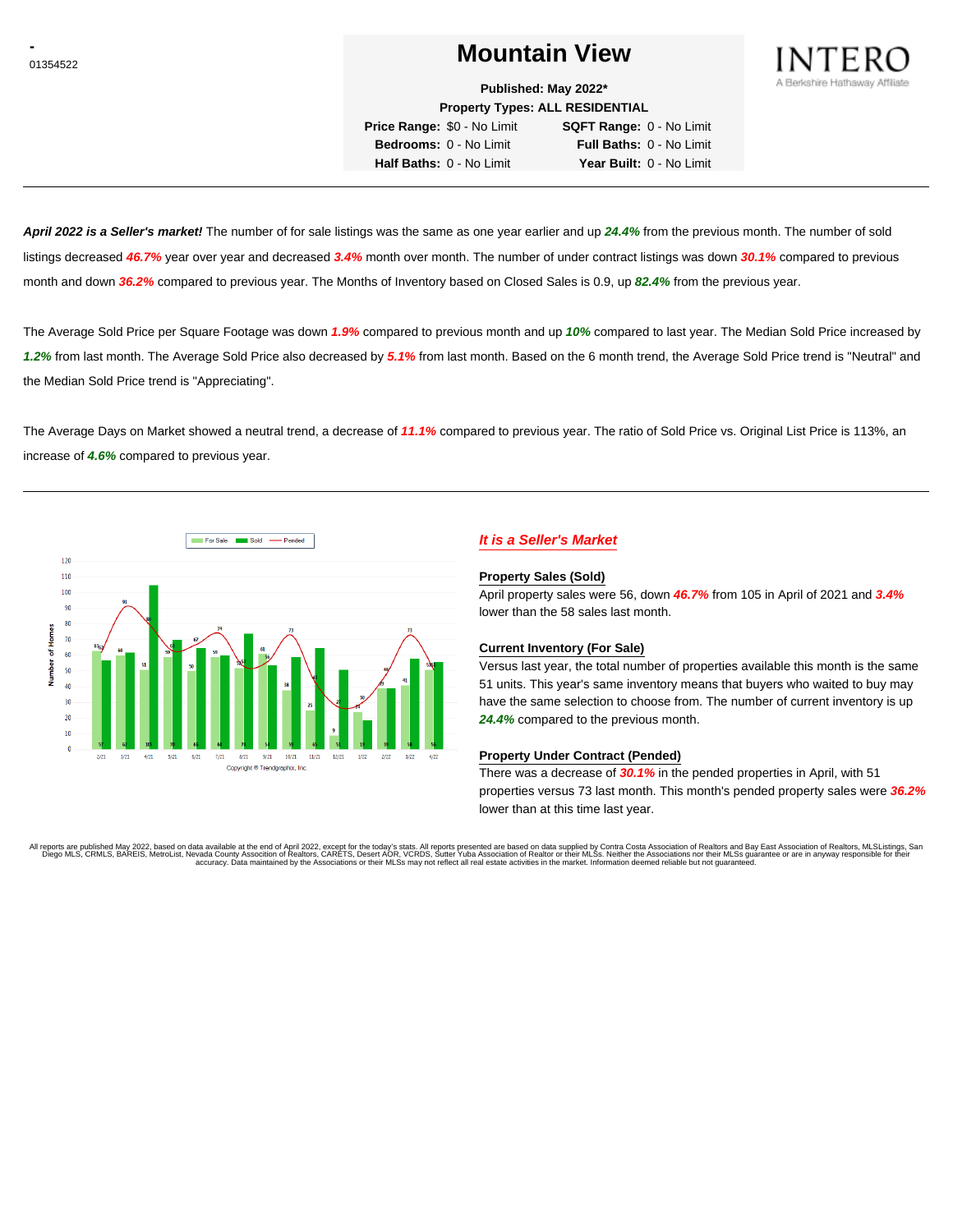# <sup>01354522</sup> **Mountain View**



**Published: May 2022\***

**Property Types: ALL RESIDENTIAL**

**Price Range:** \$0 - No Limit **SQFT Range:** 0 - No Limit

**Bedrooms:** 0 - No Limit **Full Baths:** 0 - No Limit **Half Baths:** 0 - No Limit **Year Built:** 0 - No Limit

### **The Average Sold Price per Square Footage is Neutral\***

The Average Sold Price per Square Footage is a great indicator for the direction of property values. Since Median Sold Price and Average Sold Price can be impacted by the 'mix' of high or low end properties in the market, the Average Sold Price per Square Footage is a more normalized indicator on the direction of property values. The April 2022 Average Sold Price per Square Footage of \$1392 was down **1.9%** from \$1419 last month and up **10%** from \$1265 in April of last year.

\* Based on 6 month trend – Appreciating/Depreciating/Neutral





### **The Days on Market Shows Neutral Trend\***

The average Days on Market (DOM) shows how many days the average property is on the market before it sells. An upward trend in DOM trends to indicate a move towards more of a Buyer's market, a downward trend indicates a move towards more of a Seller's market. The DOM for April 2022 was 16, up **77.8%** from 9 days last month and down **11.1%** from 18 days in April of last year.

#### **The Sold/Original List Price Ratio Remains Steady\*\***

The Sold Price vs. Original List Price reveals the average amount that sellers are agreeing to come down from their original list price. The lower the ratio is below 100% the more of a Buyer's market exists, a ratio at or above 100% indicates more of a Seller's market. This month Sold Price vs. Original List Price of 113% is down **3.4%** % from last month and up from **4.6%** % in April of last year.

\* Based on 6 month trend – Upward/Downward/Neutral

\*\* Based on 6 month trend - Rising/Falling/Remains Steady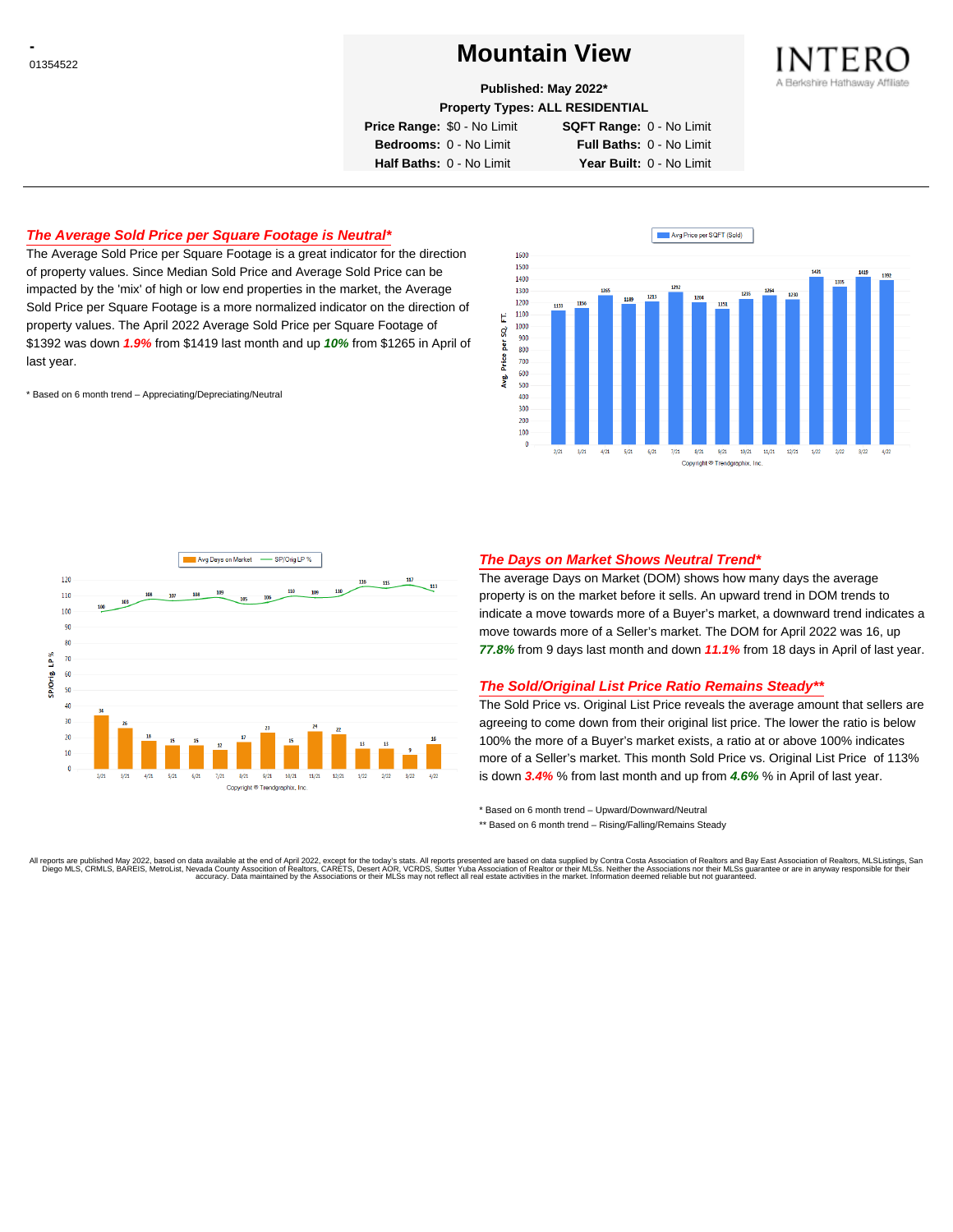# <sup>01354522</sup> **Mountain View**



#### **Published: May 2022\***

**Property Types: ALL RESIDENTIAL**

**Price Range:** \$0 - No Limit **SQFT Range:** 0 - No Limit

**Bedrooms:** 0 - No Limit **Full Baths:** 0 - No Limit **Half Baths:** 0 - No Limit **Year Built:** 0 - No Limit

### **The Average For Sale Price is Depreciating\***

The Average For Sale Price in April was \$1,739,000, down **3.1%** from \$1,795,000 in April of 2021 and down **5.5%** from \$1,841,000 last month.

#### **The Average Sold Price is Neutral\***

The Average Sold Price in April was \$2,122,000, up **10.2%** from \$1,925,000 in April of 2021 and down **5.1%** from \$2,236,000 last month.

#### **The Median Sold Price is Appreciating\***

The Median Sold Price in April was \$1,885,000, up **4.7%** from \$1,800,000 in April of 2021 and up **1.2%** from \$1,862,000 last month.

\* Based on 6 month trend – Appreciating/Depreciating/Neutral





## **It is a Seller's Market\***

A comparatively lower Months of Inventory is more beneficial for sellers while a higher months of inventory is better for buyers.

\*Buyer's market: more than 6 months of inventory Seller's market: less than 3 months of inventory Neutral market: 3 – 6 months of inventory

#### **Months of Inventory based on Closed Sales**

The April 2022 Months of Inventory based on Closed Sales of 0.9 was increased by **82.4%** compared to last year and up **28.3%** compared to last month. April 2022 is Seller's market.

#### **Months of Inventory based on Pended Sales**

The April 2022 Months of Inventory based on Pended Sales of 1 was increased by **62.7%** compared to last year and up **71.2%** compared to last month. April 2022 is Seller's market.